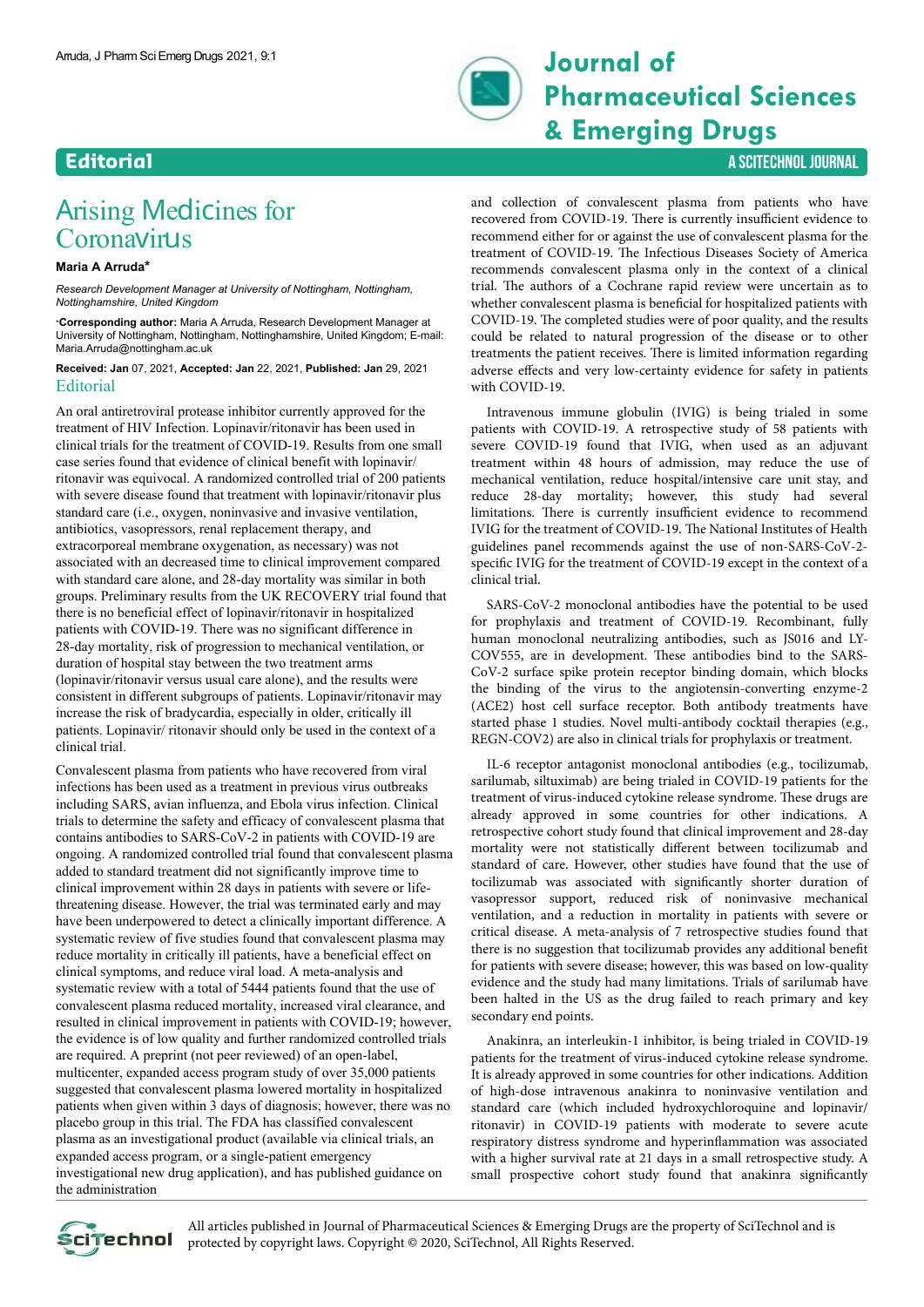reduced the need for invasive mechanical ventilation and mortality in patients with severe disease. A small retrospective case series found that anakinra could be beneficial in patients with cytokine release syndrome when initiated early after the onset of acute hypoxic respiratory failure. Нe National Institutes of Health guidelines panel states that there is currently insufficient evidence to recommend either for or against the use of anakinra for the treatment of COVID-19. Нe National Institute for Health and Care Excellence in the UK states that there is no evidence available to determine whether anakinra is effective, safe, or cost-effective for treating adults and children with secondary hemophagocytic lymphohistiocytosis triggered by SARS-CoV-2 or a similar coronavirus.

Mavrilimumab, an antigranulocyte–macrophage colony-stimulating factor receptor-alpha monoclonal antibody, was associated with improved clinical outcomes compared with standard care in nonmechanically ventilated patients with severe disease and systemic hyperinflammation in a single-center prospective cohort study.

Janus kinase inhibitors (e.g., fedratinib, ruxolitinib, baricitinib) are currently in clinical trials for the treatment of COVID-19-associated cytokine release syndrome. Нe National Institutes of Health guidelines panel recommends against the use of Janus kinase inhibitors for the treatment of COVID-19 except in the context of a clinical trial.

Stem cell therapy is being investigated to treat patients with COVID-19 in clinical trials. It is thought that mesenchymal stem cells can reduce the pathologic changes that occur in the lungs, and inhibit the cell-mediated immune inflammatory response. Нe National Institutes of Health guidelines panel recommends against the use of mesenchymal stem cells for the treatment of COVID-19 except in the context of a clinical trial. Adipose-derived mesenchymal stem cells have been approved by the FDA for the treatment of severe COVID-19.

The BCG vaccine is being trialed in some countries for the prevention of COVID-19, including in healthcare workers. Нere is some evidence that BCG vaccination prevents other respiratory tract infections in children and older people mediated by induction of innate immune memory. However, there is no evidence to support its use in COVID-19, and the WHO does not recommend it for the prevention of COVID-19.

An experimental small molecule that inhibits AXL kinase. Bemcentinib has previously demonstrated a role in the treatment of cancer, but has also been reported to have antiviral activity in preclinical models, including activity against SARS-CoV-2. It was the first candidate to be selected as part of the UK's Accelerating COVID-19 Research and Development (ACCORD) study. Нe study has stopped recruiting new patients into the trial due to the reduction of new COVID-19 cases in the UK. Patients already recruited will continue on treatment as per the study protocol.

Angiotensin-II receptor antagonists such as losartan are being investigated as a potential treatment because it is thought that the angiotensin-converting enzyme-2 (ACE2) receptor is the main binding site for the virus. However, some experts believe that these drugs may worsen COVID-19 due to overexpression of ACE2 in people taking these drugs.

Various other antiviral drugs (monotherapy and combination therapy) are being trialed in patients with COVID-19 (e.g., oseltamivir, darunavir, ganciclovir, favipiravir, baloxavir marboxil, umifenovir, ribavirin, interferon, leronlimab). Нere is no evidence to support the

use of umifenovir. Triple therapy with interferon beta-1b, lopinavir/ ritonavir, and ribavirin has been tested in hospitalized COVID-19 patients in a small open-label randomized phase 2 trial. Patients who received triple therapy had a significantly shorter median time to a negative nasopharyngeal swab result compared with the control group (lopinavir/ritonavir only). Patients had mild to moderate disease at the time of enrolment. Нe National Institutes of Health guidelines panel recommends against the use of interferons for the treatment of severe or critically ill patients, except in the context of a clinical trial. Нe PRINCIPLE trial in the UK is currently evaluating three treatment strategies in older people (people ages over 65 years, or people ages over 50 years with an underlying health condition): usual care alone; usual care plus azithromycin; and usual care plus doxycycline.

Ivermectin, a broad-spectrum antiparasitic agent, has been shown to be effective against SARS-CoV-2 in vitro. It is unclear whether the doses necessary to achieve antiviral activity against SARS-CoV-2 are attainable in humans. Numerous registered clinical studies of ivermectin, either alone or in combination with other drugs (e.g., doxycycline, hydroxychloroquine), are ongoing in many countries for the treatment or prevention of COVID-19. Further research in randomized controlled trials is necessary.

Vitamin C supplementation has shown promise in the treatment of viral infections. High-dose intravenous vitamin C is being trialed in some centers for the treatment of severe COVID-19. Нere is no evidence to support or refute the use of vitamin C in the treatment of patients with COVID-19; however, a substantial number of trials are ongoing. Нe National Institutes of Health guidelines panel states that there is insufficient data to recommend either for or against vitamin C.

Vitamin D supplementation has been associated with a reduced risk of respiratory infections such as influenza in some studies. Vitamin D is being trialed in patients with COVID-19. However, there is no evidence to recommend vitamin D for the prophylaxis or treatment of COVID-19 as yet. Нe UK National Institute for Health and Care Excellence states that while there is no evidence to support taking vitamin D specifically to prevent or treat COVID-19, it does recommend that all people should take a vitamin D supplement daily as per UK government advice to maintain bone and muscle health during the pandemic, especially if they are not getting enough sun exposure due to shielding or self-isolating. Нe National Institutes of Health guidelines panel states that there is insufficient data to recommend either for or against vitamin D.

There is emerging evidence that gut dysbiosis may have a role in the pathogenesis of COVID-19. Probiotics may represent a complementary approach for the prevention or treatment of mucosal damage or inflammation through the modulation of gut microbiota; however, further research is required.

Traditional Chinese medicine is being used in patients with COVID-19 in China according to local guidelines and as part of clinical trials.

Preliminary evidence suggests that hyperbaric oxygen treatment has been successfully used to treat deteriorating, severely hypoxemic patients with severe COVID-19.

Studies indicate that nitric oxide may help to reduce respiratory tract infection by inactivating viruses and inhibiting their replication in epithelial cells. Нe FDA has approved an investigational drug application for inhaled nitric oxide to be studied in a phase 3 studies of